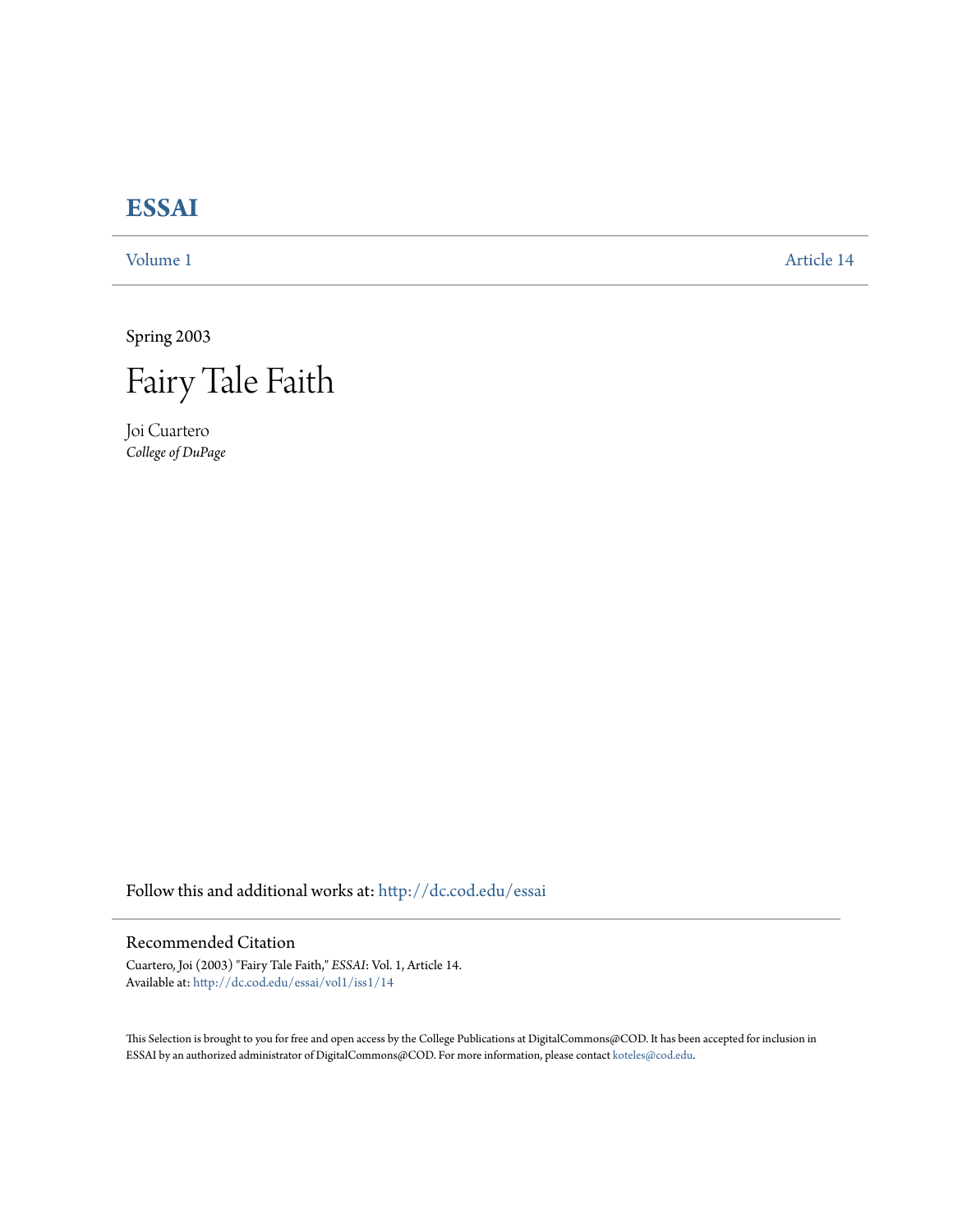Fairy Tale Faith

## by Joi Cuartero

(English 102)

The Assignment: Using the concepts learned in class and two of the below "Cinderella" variants, respond in a mildly argumentative essay to the question: "Why would you read the two variants to your child?"

Fremember the day that I got my first Disney movie. My dad had just come home from work and he called me out of my room because he had something for me. To my knowledge this was the first present that I ever remember my dad giving me. I hurried down the hall to meet him in the living The remember the day that I got my first Disney movie. My dad had just come home from work and he called me out of my room because he had something for me. To my knowledge this was the first present that I ever remember my animated movie "Cinderella" and we have collected almost every single Disney movie since. After reading more versions of this classic tale, there are two specific versions, in addition to the classic version, that I would like to some day share with my children. These stories of "Oochigeaskw" and "Vasalisa" go beyond what "Cinderella" has to offer. These versions can teach my children to have faith in themselves so that they may overcome any obstacles that get in their way.

"Oochigeaskw," the Native American version of "Cinderella," focuses on more than just wishful thinking because it shows how independence can bring about the desired results anyone wishes to achieve. After careful analysis, I have found that the other versions of "Cinderella," though entertaining, have been a disappointment when it comes to attaining wishes with self motivation. Although "Cinderella" can help children understand that they can eventually get through hard times, the story still has Cinderella's wishes being granted by some birds, a tree, or her godmother. The story of "Oochigeaskw" shows that wishful thinking can become reality by taking initiative to achieve goals. In the story, while Cinderella has someone give her a dress, Oochigeaskw makes her own clothes ("Oochigeaskw" 554). Furthermore, Oochigeaskw does not let anyone make the decision for her to go get her prince; she simply wants to go and does so ("Oochigeaskw" 555). Despite any harsh criticism, Oochigeaskw makes her way to her prince and, unlike those who tried before her, she marries him ("Oochigeaskw" 555). She believes enough in herself to get to where she wants to be.

Oochigeaskw demonstrates both independence and strong self-esteem against those who try to put her down. These qualities are what I would like my children to see in a character they can admire. By reading this version to them, they can see someone who does not just go to a ball to run away from what she is looking for, but someone who has the self esteem to see the entire experience through and get her prince. Just like any Cinderella, Oochigeaskw is treated unfairly and cruelly by those closest to her; however, she does not let that bring her down. And unlike other "Cinderella" versions, the older sister actually physically abuses Oochigeaskw while her absentee father does not seem to pay attention to his injured daughter ("Oochigeaskw" 554). If the father had been observant he would realize that there is abuse going on in the household. Oochigeaskw's strength carries on beyond the house when she goes off to try to see the Invisible One, who is her prince in the story ("Oochigeaskw" 555). She has strength because despite the scars her sister inflicts on her body, she still attempts her chance at becoming the Invisible One's wife ("Oochigeaskw" 555). Oochigeaskw does not let others put her down and get in her way. When it comes to certain things, whether it is in school, work, or the hobbies my children may have, they should know that they can accomplish them on their own.

Oochigeaskw's self-esteem helps to pave the way for the strong will she must have when odds appear to be against her. Perhaps my children have to meet a deadline or they have numerous extracurricular activities and school to juggle. Then they should know that their inner strength will always help them in tight situations. Oochigeaskw indicates to her family and her village that she has the will to continue even if it does not seem she will likely get the husband she aspires to marry ("Oochigeaskw" 555). Outside the family, the village also tries to bring her down by insulting her,

1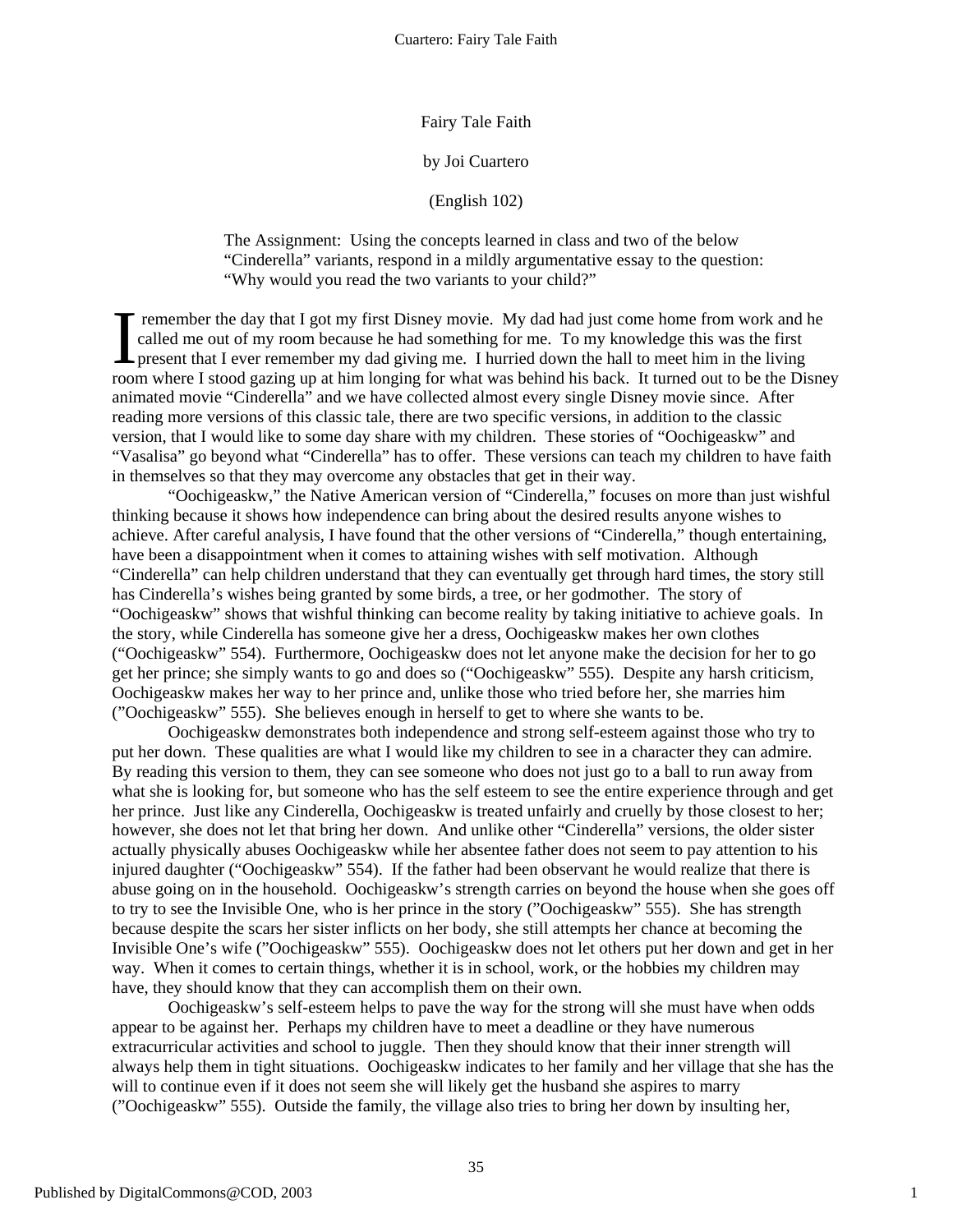calling her names, and attempting to break her will to go to the Invisible One's home ("Oochigeaskw" 555). However, Oochigeaskw stays strong against the odds to have her chance at love. I want my children to know that if they really want something, they should have the will to get it because no one can get anywhere by standing still.

The story of "Oochigeaskw" also shows that being honest with one's self and with others is the best way to reach aspired goals. I took a class my freshman year of college and one of the things that I learned and thought was very important was to never lose credibility because no one wants to do business with someone who is not credible. Honesty is something that should be applied in my children's personalities and not just looked at from a business perspective. My children should understand that deception never helps people move forward; it stifles people because others deal less with them when there is a lack of trust. Honesty works in two ways and Oochigeaskw demonstrates both. She is honest with others, and she is honest with herself. Oochigeaskw does not have to lie, like the women before her, when the Invisible One's sister asks her if she can see him ("Oochigeaskw" 555). All the other women give false answers to the questions that are asked, but Oochigeaskw is the one who really knows the answer, tells the truth, and in turn marries the Invisible One ("Oochigeaskw" 555). Furthermore, Oochigeaskw has enough sense to be honest with herself. She does not try to cover up the scars that have been inflicted on her and mask them with beautiful clothing ("Oochigeaskw" 554). She makes her own clothes with what she has and does not let her appearance stop her from seeking the Invisible One ("Oochigeaskw" 554). She is able to be herself, without falsifying anything, and she is rewarded for it. I want my children to be able to believe in themselves and be true to who they are without trying to lie or be someone they are not.

In addition to reading "Oochigeaskw" to my children, I will read the story of "Vasalisa," which tells the tale of, first and foremost, bravery. Vasalisa is a woman who is not afraid of being on her own even if she is in dangerous conditions. In Clarissa Pinkola Estés' recording of "Vasalisa," when Vasalisa's stepmother and stepsisters tell her to go into the forest to get wood for the fire she does it all alone. Estés tells readers that in the forest, Vasalisa is to find a witch from whom she, despite the witch's vicious appearance, needs to get the fire. As Estés tells the story, the woods are a dark and treacherous place and she is alone with no protection of her own, but she courageously makes it in and out. Estés says that Vasalisa then goes into the forest, as night falls, and does not turn back until she finds what she has been sent out for. Estés goes on to say, naturally, Vasalisa finds the witch and has to face the ugly and feared woman all on her own as well. These examples show her courage extending beyond the norm and are something that my children should observe. Life is full of situations that may appear to be uncomfortable, or unbearable, and this is where bravery is needed the most. The biggest place that I have found myself to falter has been when major changes in my life have occurred. When I moved out of a home that was mine for ten years, I was very afraid that I would not be able to find my comfort zone again. However, with a little courage and strength, I was able to make my new environment another comfort zone. I hope that my children can be brought up with enough bravery to overcome barriers that stand in the way of their achievements.

Hand in hand with the bravery comes instinct that Vasalisa has to trust that even when reaching her goal appears to be hopeless, she will ultimately reach it. Estés relates that Vasalisa's instinct comes in the form of a doll she carries for comfort. Estés says the memory of her mother resides in the doll and it becomes her guide through the difficulties she encounters. Whether it is which direction to go in the forest or facing the witch, Estés narrates how Vasalisa learns to go with her gut feeling, which leads her down the correct path. Estés describes that when the witch gives Vasalisa an impossible task in return for the fire, Vasalisa trusts that the task can be done. Estés relates that even when Vasalisa wishes to question the witch when she is given the fire, her instinct stops her from angering the witch and getting into any danger. Estés describes that with Vasalisa's instinct she is able to safely get in and out of the forest unharmed, successfully retrieving the fire she was sent out for. The instinct that I have inside myself is that of my faith. Whenever I feel that I am in any danger or I may not know my way, I rely on my own intuition and a little bit of prayer, and I know that I will eventually find my way out.

The obedience Vasalisa has reveals that she is a hardworking individual who can take care of